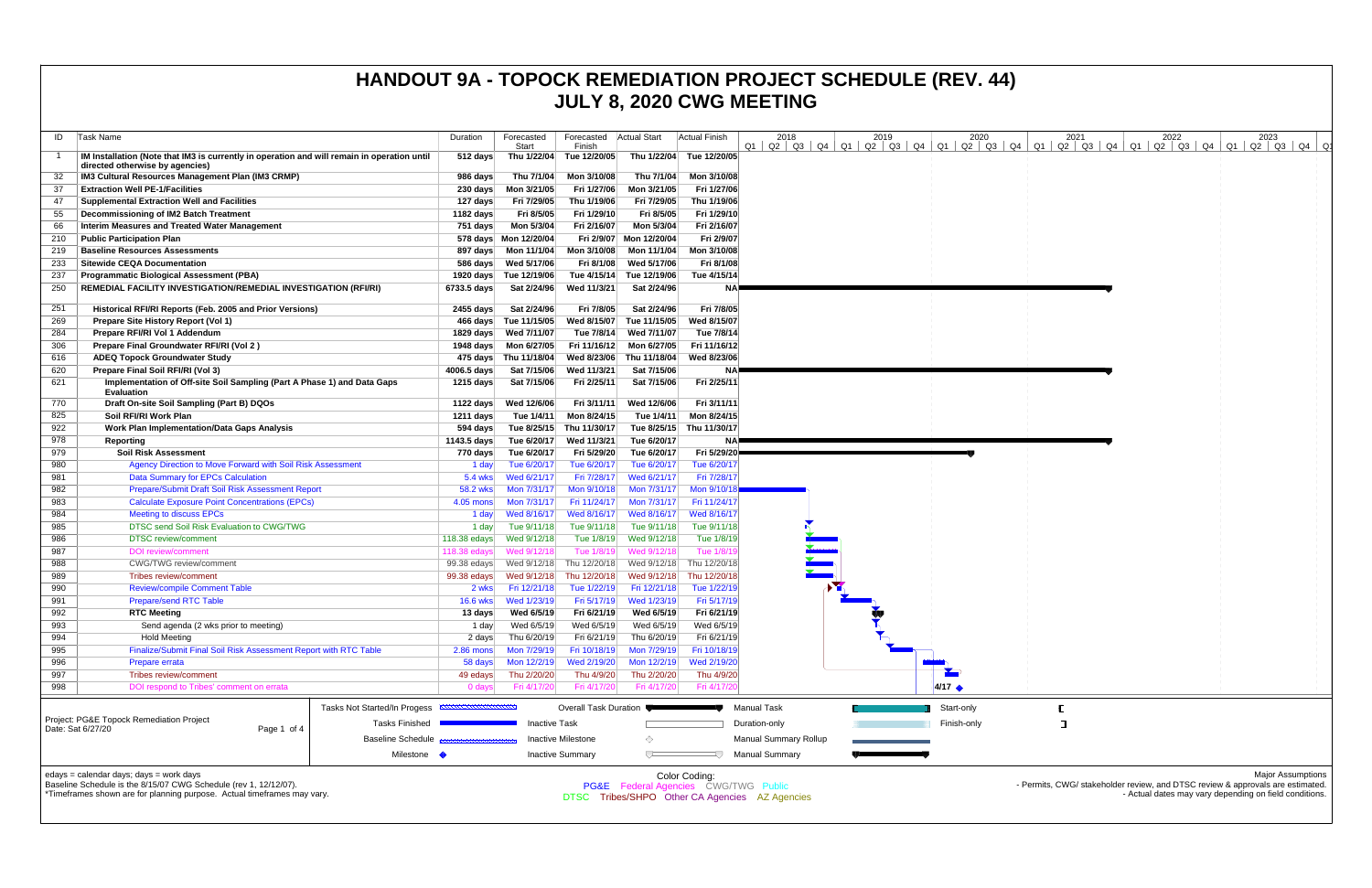| ID                                                                                                                                                                                           | Task Name                                                                                                                                                                                                                                                                                         |  | Duration               | Forecasted                  | Forecasted              | <b>Actual Start</b>         | Actual Finish                | 2018                       | 2019                 | 2020                  |  |  |
|----------------------------------------------------------------------------------------------------------------------------------------------------------------------------------------------|---------------------------------------------------------------------------------------------------------------------------------------------------------------------------------------------------------------------------------------------------------------------------------------------------|--|------------------------|-----------------------------|-------------------------|-----------------------------|------------------------------|----------------------------|----------------------|-----------------------|--|--|
| 999                                                                                                                                                                                          | DTSC respond to Tribes' comment on errata                                                                                                                                                                                                                                                         |  | $0$ days               | Start<br>Thu 5/7/20         | Finish<br>Thu 5/7/20    | Thu 5/7/20                  | Thu 5/7/20                   | $Q2 \mid Q3 \mid Q4$<br>Q1 | $Q1$ $Q2$ $Q3$<br>Q4 | Q1<br>Q2 Q3           |  |  |
|                                                                                                                                                                                              |                                                                                                                                                                                                                                                                                                   |  |                        |                             |                         | Tue 10/22/19                |                              |                            |                      | $5/7$ $\triangleleft$ |  |  |
| 1000                                                                                                                                                                                         | <b>DTSC</b> review/accept                                                                                                                                                                                                                                                                         |  | 7.57 mons              | Tue 10/22/19                | Fri 5/29/20             |                             | Fri 5/29/20                  |                            |                      |                       |  |  |
| 1001<br>1002                                                                                                                                                                                 | DOI review/accept                                                                                                                                                                                                                                                                                 |  | 7.57 mons              | Tue 10/22/19<br>Fri 7/28/17 | Fri 5/29/20             | Tue 10/22/19<br>Fri 7/28/17 | Fri 5/29/2                   |                            |                      |                       |  |  |
|                                                                                                                                                                                              | <b>RFI/RI Volume 3</b>                                                                                                                                                                                                                                                                            |  | 1115.5 days            |                             | Wed 11/3/21             |                             | <b>NA</b>                    |                            |                      |                       |  |  |
| 1003                                                                                                                                                                                         | Prepare Draft RFI/RI Vol 3 Report                                                                                                                                                                                                                                                                 |  | 29.43 mons             | Fri 7/28/17                 | Mon 12/9/19             | Fri 7/28/17                 | Mon 12/9/19                  |                            |                      |                       |  |  |
| 1004                                                                                                                                                                                         | DTSC sends report to CWG/TWG and Tribes                                                                                                                                                                                                                                                           |  | $0$ days               | Tue 12/10/19                | Tue 12/10/19            | Tue 12/10/19                | Tue 12/10/19                 |                            | 12/10                |                       |  |  |
| 1005                                                                                                                                                                                         | <b>CWG/TWG</b> review/comment                                                                                                                                                                                                                                                                     |  | 101 edays<br>101 edays | Tue 12/10/19                | Fri 3/20/20             | Tue 12/10/19                | Fri 3/20/20                  |                            |                      |                       |  |  |
| 1006                                                                                                                                                                                         | Tribes review/comment                                                                                                                                                                                                                                                                             |  |                        | Tue 12/10/19                | Fri 3/20/20             | Tue 12/10/19                | Fri 3/20/20                  |                            |                      |                       |  |  |
| 1007                                                                                                                                                                                         | <b>DTSC</b> review/comment                                                                                                                                                                                                                                                                        |  |                        | Tue 12/10/19                | Fri 4/3/20              | Tue 12/10/19                | Fri 4/3/20                   |                            |                      |                       |  |  |
| 1008                                                                                                                                                                                         | <b>DOI</b> review/comment                                                                                                                                                                                                                                                                         |  | 115 edays              | Tue 12/10/19                | Fri 4/3/20              | Tue 12/10/19                | Fri 4/3/20                   |                            |                      |                       |  |  |
| 1009                                                                                                                                                                                         | <b>Review/compile Comment Table</b>                                                                                                                                                                                                                                                               |  | 79.38 edays            | Mon 4/6/20                  | Wed 6/24/20             | Mon 4/6/20                  | Wed 6/24/20                  |                            |                      |                       |  |  |
| 1010                                                                                                                                                                                         | Comment clarification meeting (date shown is a placeholder only)                                                                                                                                                                                                                                  |  | 1 day                  | Thu 7/9/20                  | Thu 7/9/20              | Thu 7/9/20                  | Thu 7/9/20                   |                            |                      |                       |  |  |
| 1011                                                                                                                                                                                         | <b>Prepare/send RTC Table</b>                                                                                                                                                                                                                                                                     |  | <b>18.1 wks</b>        | Thu 6/25/20                 | Fri 10/30/20            | Thu 6/25/20                 | <b>NA</b>                    |                            |                      |                       |  |  |
| 1012                                                                                                                                                                                         | <b>RTC Meeting</b>                                                                                                                                                                                                                                                                                |  | $7.5$ days             | Fri 11/6/20                 | Tue 11/17/20            | <b>NA</b>                   | <b>NA</b>                    |                            |                      |                       |  |  |
| 1013                                                                                                                                                                                         | Send agenda (2 wks prior to meeting)                                                                                                                                                                                                                                                              |  | $0$ days               | Fri 11/6/20                 | Fri 11/6/20             | <b>NA</b>                   | <b>NA</b>                    |                            |                      | 11/6                  |  |  |
| 1014                                                                                                                                                                                         | <b>Hold Meeting</b>                                                                                                                                                                                                                                                                               |  | $0 \text{ days}$       | Tue 11/17/20                | Tue 11/17/20            | <b>NA</b>                   | <b>NA</b>                    |                            |                      | 11/17                 |  |  |
| 1015                                                                                                                                                                                         | Prepare Revised RFI Volume 3 with RTC Table                                                                                                                                                                                                                                                       |  |                        |                             | Fri 3/12/21             | <b>NA</b>                   | <b>NA</b>                    |                            |                      |                       |  |  |
| 1016                                                                                                                                                                                         | DTSC sends report to CWG/TWG and Tribes                                                                                                                                                                                                                                                           |  | $0$ days               | Fri 3/12/21                 | Fri 3/12/21             | <b>NA</b>                   | <b>NA</b>                    |                            |                      |                       |  |  |
| 1017                                                                                                                                                                                         | <b>CWG/TWG</b> review/comment                                                                                                                                                                                                                                                                     |  | 60 edays               | Mon 3/15/21                 | Fri 5/14/21             | <b>NA</b>                   | <b>NA</b>                    |                            |                      |                       |  |  |
| 1018                                                                                                                                                                                         | Tribes review/comment                                                                                                                                                                                                                                                                             |  | 60 edays               | Mon 3/15/21                 | Fri 5/14/21             | <b>NA</b>                   | $N_A$                        |                            |                      |                       |  |  |
| 1019                                                                                                                                                                                         | <b>DTSC</b> review/comment                                                                                                                                                                                                                                                                        |  | 75 edays               | Fri 3/12/21                 | Wed 5/26/21             | <b>NA</b>                   | <b>NA</b>                    |                            |                      |                       |  |  |
| 1020                                                                                                                                                                                         | <b>DOI</b> review/comment                                                                                                                                                                                                                                                                         |  | 75 edays               | Fri 3/12/21                 | Wed 5/26/21             | <b>NA</b>                   | <b>NA</b>                    |                            |                      |                       |  |  |
| 1021                                                                                                                                                                                         | <b>Review/compile Comment Table</b>                                                                                                                                                                                                                                                               |  | 1 mon                  | Thu 5/27/21                 | Thu 6/24/21             | <b>NA</b>                   | <b>NA</b>                    |                            |                      |                       |  |  |
| 1022                                                                                                                                                                                         | Comment clarification meeting (date shown is a placeholder only)                                                                                                                                                                                                                                  |  | 0 days                 | Wed 6/2/21                  | Wed 6/2/21              | <b>NA</b>                   | <b>NA</b>                    |                            |                      |                       |  |  |
| 1023                                                                                                                                                                                         | Prepare/send RTC Table (date to be verified after receipt of comments)                                                                                                                                                                                                                            |  | 1 mon                  | Thu 6/3/21                  | Thu 7/1/21              | <b>NA</b>                   | <b>NA</b>                    |                            |                      |                       |  |  |
| 1024                                                                                                                                                                                         | <b>RTC Meeting</b>                                                                                                                                                                                                                                                                                |  | 10 days                | Thu 7/8/21                  | Thu 7/22/21             | <b>NA</b>                   | <b>NA</b>                    |                            |                      |                       |  |  |
| 1025                                                                                                                                                                                         | Send agenda (2 wks prior to meeting)                                                                                                                                                                                                                                                              |  | 0 days                 | Thu 7/8/21                  | Thu 7/8/21              | <b>NA</b>                   | <b>NA</b>                    |                            |                      |                       |  |  |
| 1026                                                                                                                                                                                         | <b>Hold Meeting</b>                                                                                                                                                                                                                                                                               |  | 0 days                 | Thu 7/22/21                 | Thu 7/22/21             | <b>NA</b>                   | <b>NA</b>                    |                            |                      |                       |  |  |
| 1027                                                                                                                                                                                         | Finalize report (place holder only, nature and duration of task to be verified after<br>RTC)                                                                                                                                                                                                      |  | 2.5 mons               | Fri 7/23/21                 | Tue 10/5/21             | <b>NA</b>                   | <b>NA</b>                    |                            |                      |                       |  |  |
| 1028                                                                                                                                                                                         | <b>DTSC</b> review/approve                                                                                                                                                                                                                                                                        |  | 1 mon                  | Tue 10/5/21                 | Wed 11/3/21             | <b>NA</b>                   | <b>NA</b>                    |                            |                      |                       |  |  |
| 1029                                                                                                                                                                                         | DOI review/approve                                                                                                                                                                                                                                                                                |  |                        | Tue 10/5/21                 | Wed 11/3/21             | <b>NA</b>                   | $N_A$                        |                            |                      |                       |  |  |
| 1030                                                                                                                                                                                         | <b>GROUNDWATER CORRECTIVE MEASURES/REMEDIAL ALTERNATIVE DEVELOPMENT</b>                                                                                                                                                                                                                           |  | 1 mon<br>2835 days     | Mon 3/29/04                 | Wed 12/31/14            |                             | Mon 3/29/04 Wed 12/31/14     |                            |                      |                       |  |  |
| 1178                                                                                                                                                                                         | <b>CORRECTIVE MEASURE STUDY/FEASIBILITY STUDY (CMS/FS) AND RISK</b>                                                                                                                                                                                                                               |  |                        | 5265.5 days Mon 12/16/02    |                         | Mon 1/9/23 Mon 12/16/02     | ΝA                           |                            |                      |                       |  |  |
| 1179                                                                                                                                                                                         | <b>ASSESSMENT</b><br><b>CMS Work Plan</b>                                                                                                                                                                                                                                                         |  |                        | 1465 days Mon 12/16/02      | Tue 6/24/08             | Mon 12/16/02                | Tue 6/24/08                  |                            |                      |                       |  |  |
| 1198                                                                                                                                                                                         | <b>Risk Evaluation - Scoping and CSM</b>                                                                                                                                                                                                                                                          |  |                        | 2326 days Tue 10/31/06      | Tue 9/15/15             | Tue 10/31/06                | Tue 9/15/15                  |                            |                      |                       |  |  |
| 1282                                                                                                                                                                                         | <b>CMS/FS Report</b>                                                                                                                                                                                                                                                                              |  | 3762.5 days            | Mon 8/18/08                 | Mon 1/9/23              | Mon 8/18/08                 | ΝA                           |                            |                      |                       |  |  |
| 1283                                                                                                                                                                                         | Groundwater                                                                                                                                                                                                                                                                                       |  | 350 days               | Mon 8/18/08                 | Fri 12/18/09            | Mon 8/18/08                 | Fri 12/18/09                 |                            |                      |                       |  |  |
| 1342                                                                                                                                                                                         | Soil CMS/FS (duration to be verified after completion of RFI/RI)                                                                                                                                                                                                                                  |  | $308$ days             | Wed 11/3/21                 | Mon 1/9/23              | <b>NA</b>                   | <b>NA</b>                    |                            |                      |                       |  |  |
| 1343                                                                                                                                                                                         | Prepare Draft Soil CMS/FS Report                                                                                                                                                                                                                                                                  |  | 151 days               | Wed 11/3/21                 | Thu 6/2/22              | <b>NA</b>                   | <b>NA</b>                    |                            |                      |                       |  |  |
| 1344                                                                                                                                                                                         | <b>Prepare Discussion Draft Soil CMS/FS Report</b>                                                                                                                                                                                                                                                |  | 4 mons                 | Wed 11/3/21                 | Tue 3/1/22              | <b>NA</b>                   | <b>NA</b>                    |                            |                      |                       |  |  |
| 1345                                                                                                                                                                                         | <b>PG&amp;E</b> outreach with Tribes                                                                                                                                                                                                                                                              |  | 1 mon                  | Tue 3/1/22                  | Wed 3/30/22             | <b>NA</b>                   | <b>NA</b>                    |                            |                      |                       |  |  |
| 1346                                                                                                                                                                                         | <b>PG&amp;E submits Draft Soil CMS/FS</b>                                                                                                                                                                                                                                                         |  | 2 wks                  | Wed 3/30/22                 | Wed 4/13/22             | <b>NA</b>                   | <b>NA</b>                    |                            |                      |                       |  |  |
| 1347                                                                                                                                                                                         | DTSC send Draft Soil CMS/FS to CWG/TWG                                                                                                                                                                                                                                                            |  |                        | Wed 4/13/22                 | Wed 4/13/22             | <b>NA</b>                   | <b>NA</b>                    |                            |                      |                       |  |  |
|                                                                                                                                                                                              |                                                                                                                                                                                                                                                                                                   |  | $0$ days               |                             |                         |                             |                              |                            |                      |                       |  |  |
| Tasks Not Started/In Progess <b>EXAMPLE DETERMINENT</b><br>Project: PG&E Topock Remediation Project<br><b>Tasks Finished</b><br>Date: Sat 6/27/20<br>Page 2 of 4<br><b>Baseline Schedule</b> |                                                                                                                                                                                                                                                                                                   |  |                        | Overall Task Duration       |                         |                             | <b>Manual Task</b>           |                            | Start-only           |                       |  |  |
|                                                                                                                                                                                              |                                                                                                                                                                                                                                                                                                   |  | <b>Inactive Task</b>   |                             |                         |                             | Duration-only                |                            | Finish-only          |                       |  |  |
|                                                                                                                                                                                              |                                                                                                                                                                                                                                                                                                   |  |                        | <b>Inactive Milestone</b>   | ◇                       |                             | <b>Manual Summary Rollup</b> |                            |                      |                       |  |  |
| Milestone •                                                                                                                                                                                  |                                                                                                                                                                                                                                                                                                   |  |                        |                             | <b>Inactive Summary</b> | ▽                           |                              | <b>Manual Summary</b>      |                      |                       |  |  |
|                                                                                                                                                                                              | Color Coding:<br>edays = calendar days; days = work days<br>Baseline Schedule is the 8/15/07 CWG Schedule (rev 1, 12/12/07).<br>PG&E Federal Agencies CWG/TWG Public<br>*Timeframes shown are for planning purpose. Actual timeframes may vary.<br>DTSC Tribes/SHPO Other CA Agencies AZ Agencies |  |                        |                             |                         |                             |                              |                            |                      |                       |  |  |

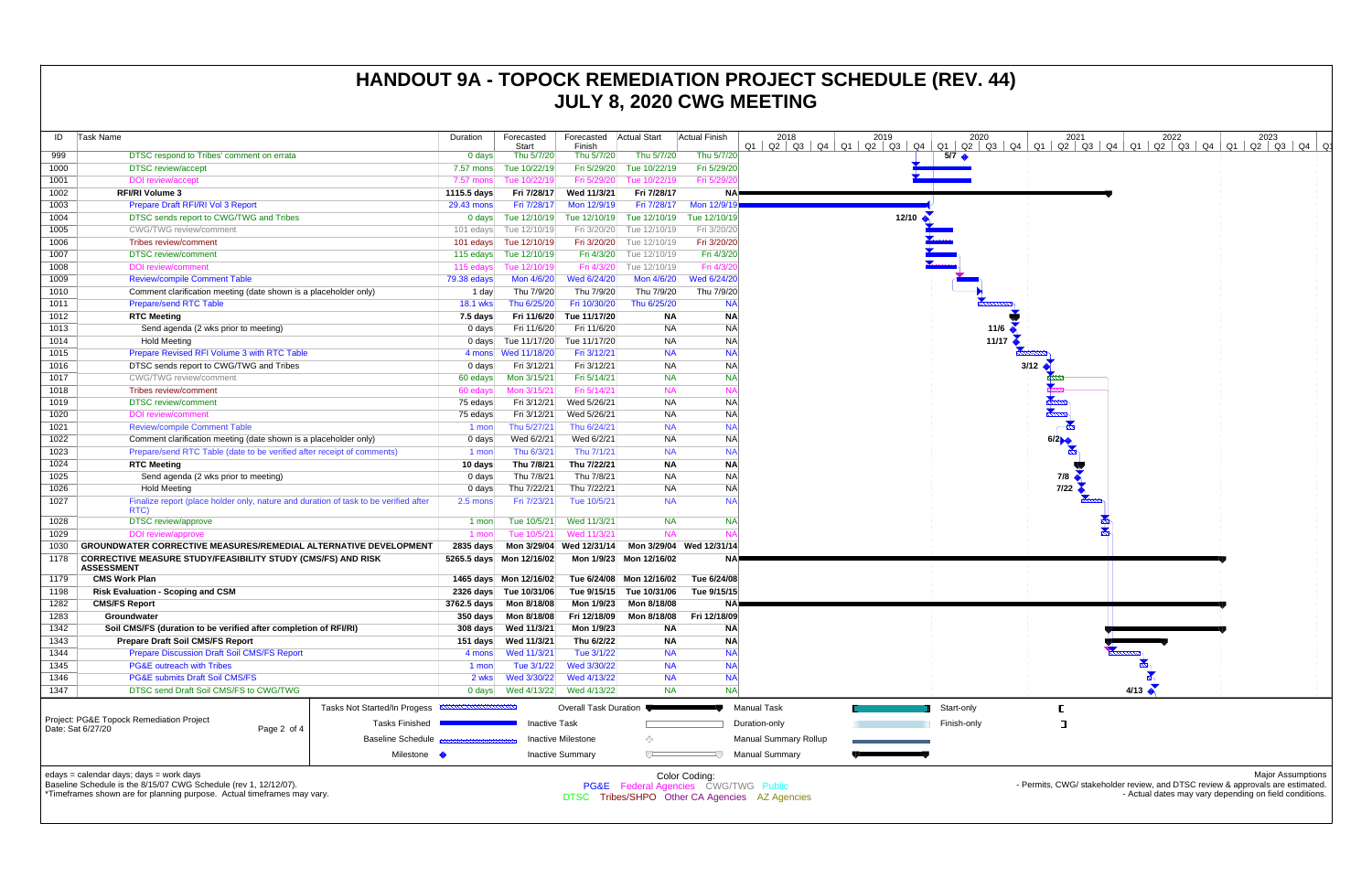| ID                                                                                                                                                         | Task Name                                                                                                                                                                              |                         | Duration             | Forecasted<br>Start        | Forecasted Actual Start<br>Finish |                                                 | <b>Actual Finish</b>         | 2018<br>$Q3$ $Q4$<br>Q1<br>Q2                  | 2019<br>$Q1$ $Q2$ $Q3$<br>Q4 | 2020<br>Q1<br>$Q2$ $Q3$ |  |  |  |
|------------------------------------------------------------------------------------------------------------------------------------------------------------|----------------------------------------------------------------------------------------------------------------------------------------------------------------------------------------|-------------------------|----------------------|----------------------------|-----------------------------------|-------------------------------------------------|------------------------------|------------------------------------------------|------------------------------|-------------------------|--|--|--|
| 1348                                                                                                                                                       | BLM sends package to Tribes for Consultation                                                                                                                                           |                         | 3 days               | Wed 4/13/22                | Mon 4/18/22                       | <b>NA</b>                                       | N/                           |                                                |                              |                         |  |  |  |
| 1349                                                                                                                                                       | <b>DTSC</b> review and comment                                                                                                                                                         |                         | 49 edays             | Thu 4/14/22                | Thu 6/2/22                        | <b>NA</b>                                       | <b>NA</b>                    |                                                |                              |                         |  |  |  |
| 1350                                                                                                                                                       | <b>DOI</b> review and comment                                                                                                                                                          |                         | 49 edays             | Thu 4/14/22                | Thu 6/2/22                        | <b>NA</b>                                       | N                            |                                                |                              |                         |  |  |  |
| 1351                                                                                                                                                       | CWG/TWG review and comment                                                                                                                                                             |                         | 35 edays             | Thu 4/14/22                | Thu 5/19/22                       | <b>NA</b>                                       | $N_A$                        |                                                |                              |                         |  |  |  |
| 1352                                                                                                                                                       | <b>Tribal Consultation</b>                                                                                                                                                             |                         | 32 edays             | Tue 4/19/22                | Sat 5/21/22                       | <b>NA</b>                                       | <b>NA</b>                    |                                                |                              |                         |  |  |  |
| 1353                                                                                                                                                       | SHPO for information only                                                                                                                                                              |                         | 1 day                | Mon 4/18/22                | Tue 4/19/22                       | <b>NA</b>                                       | <b>NA</b>                    |                                                |                              |                         |  |  |  |
| 1354                                                                                                                                                       | Response to Comments/Prepare Final Soil CMS/FS Report                                                                                                                                  |                         | 157 days             | Thu 6/2/22                 | Mon 1/9/23                        | <b>NA</b>                                       | <b>NA</b>                    |                                                |                              |                         |  |  |  |
| 1355                                                                                                                                                       | <b>Review/compile Comment Table</b>                                                                                                                                                    |                         | 1 mon                | Thu 6/2/22                 | Fri 7/1/22                        | <b>NA</b>                                       | <b>NA</b>                    |                                                |                              |                         |  |  |  |
| 1356                                                                                                                                                       | Comment clarification meeting                                                                                                                                                          |                         | $0$ days             | Thu 6/9/22                 | Thu 6/9/22                        | <b>NA</b>                                       | <b>NA</b>                    |                                                |                              |                         |  |  |  |
| 1357                                                                                                                                                       | <b>Prepare/send RTC Table</b>                                                                                                                                                          |                         | 2 mons               | Fri 7/1/22                 | Tue 8/30/22                       | <b>NA</b>                                       | <b>NA</b>                    |                                                |                              |                         |  |  |  |
| 1358                                                                                                                                                       | <b>RTC Meeting</b>                                                                                                                                                                     |                         | 10 days              | Tue 8/30/22                | Tue 9/13/22                       | <b>NA</b>                                       | <b>NA</b>                    |                                                |                              |                         |  |  |  |
| 1359                                                                                                                                                       | Send agenda (2 wks prior to meeting)                                                                                                                                                   |                         | $0$ days             | Tue 8/30/22                | Tue 8/30/22                       | <b>NA</b>                                       | <b>NA</b>                    |                                                |                              |                         |  |  |  |
| 1360                                                                                                                                                       | <b>Hold Meeting</b>                                                                                                                                                                    |                         | $0$ days             | Tue 9/13/22                | Tue 9/13/22                       | <b>NA</b>                                       | <b>NA</b>                    |                                                |                              |                         |  |  |  |
| 1361                                                                                                                                                       | <b>Prepare Final Soil CMS/FS Report</b>                                                                                                                                                |                         | 3 mons               | Tue 9/13/22                | Fri 12/9/22                       | <b>NA</b>                                       | <b>NA</b>                    |                                                |                              |                         |  |  |  |
| 1362                                                                                                                                                       | <b>DTSC review and concur</b>                                                                                                                                                          |                         | 1 mon                | Fri 12/9/22                | Mon 1/9/23                        | <b>NA</b>                                       | <b>NA</b>                    |                                                |                              |                         |  |  |  |
| 1363                                                                                                                                                       | DOI review and concur                                                                                                                                                                  |                         | 1 mon                | Fri 12/9/22                | Mon 1/9/23                        | <b>NA</b>                                       | N/                           |                                                |                              |                         |  |  |  |
| 1364                                                                                                                                                       | CEQA Evaluation (Place Holder Item only. Details including duration will be provided after the<br>prior steps are better defined))                                                     |                         |                      | 3 mons<br>Mon 1/9/23       | Thu 4/6/23                        | <b>NA</b>                                       | <b>NA</b>                    |                                                |                              |                         |  |  |  |
| 1365                                                                                                                                                       | <b>STATEMENT OF BASIS</b>                                                                                                                                                              |                         |                      | 3524.5 days<br>Mon 1/4/10  | Wed 6/28/23                       | Mon 1/4/10                                      | <b>NA</b>                    |                                                |                              |                         |  |  |  |
| 1366                                                                                                                                                       | Groundwater                                                                                                                                                                            |                         | 284 days             | Mon 1/4/10                 | Mon 1/31/11                       | Mon 1/4/10                                      | Mon 1/31/11                  |                                                |                              |                         |  |  |  |
| 1373                                                                                                                                                       | Soil                                                                                                                                                                                   |                         | 121 days             | Tue 1/10/23                | Wed 6/28/23                       | <b>NA</b>                                       | <b>NA</b>                    |                                                |                              |                         |  |  |  |
| 1374                                                                                                                                                       | Prepare fact sheet for proposed remedy                                                                                                                                                 |                         |                      |                            | Wed 2/8/23                        | <b>NA</b>                                       | <b>NA</b>                    |                                                |                              |                         |  |  |  |
| 1375                                                                                                                                                       | Prepare public notice package/Statement of Basis                                                                                                                                       |                         | 2 mons               | Mon 1/16/23                | Wed 3/15/23                       | <b>NA</b>                                       | <b>NA</b>                    |                                                |                              |                         |  |  |  |
| 1376                                                                                                                                                       | <b>Public Notice/Comment Period</b>                                                                                                                                                    | 46 edays                | Thu 3/16/23          | Mon 5/1/23                 | <b>NA</b>                         | <b>NA</b>                                       |                              |                                                |                              |                         |  |  |  |
| 1377                                                                                                                                                       | <b>Public Hearing</b>                                                                                                                                                                  |                         | 15 edays             | Wed 3/29/23                | Thu 4/13/23                       | <b>NA</b>                                       | <b>NA</b>                    |                                                |                              |                         |  |  |  |
| 1378                                                                                                                                                       | <b>Prepare Responsiveness Summary</b>                                                                                                                                                  |                         | 2 mons               | Mon 5/1/23                 | Wed 6/28/23                       | <b>NA</b>                                       | <b>NA</b>                    |                                                |                              |                         |  |  |  |
| 1379                                                                                                                                                       | <b>DTSC</b> adopts final remedy                                                                                                                                                        |                         | $0$ days             | Wed 6/28/23                | Wed 6/28/23                       | <b>NA</b>                                       | <b>NA</b>                    |                                                |                              |                         |  |  |  |
| 1380                                                                                                                                                       | <b>RECORD OF DECISION</b>                                                                                                                                                              |                         |                      | Fri 12/18/09               | Wed 11/8/23                       | Fri 12/18/09                                    | <b>NA</b>                    |                                                |                              |                         |  |  |  |
| 1381                                                                                                                                                       | Groundwater                                                                                                                                                                            | 3630.5 days<br>288 days | Fri 12/18/09         | Thu 1/20/11                | Fri 12/18/09                      | Thu 1/20/11                                     |                              |                                                |                              |                         |  |  |  |
| 1392                                                                                                                                                       | Soil                                                                                                                                                                                   |                         | 217 days             | Mon 1/9/23                 | Wed 11/8/23                       | <b>NA</b>                                       | <b>NA</b>                    |                                                |                              |                         |  |  |  |
| 1393                                                                                                                                                       | <b>Develop Proposed Plan</b>                                                                                                                                                           |                         | 60 edays             | Mon 1/9/23                 | Fri 3/10/23                       | <b>NA</b>                                       | N/                           |                                                |                              |                         |  |  |  |
| 1394                                                                                                                                                       | <b>Prepare factsheet</b>                                                                                                                                                               |                         |                      |                            | Fri 3/10/23                       | <b>NA</b>                                       | N                            |                                                |                              |                         |  |  |  |
| 1395                                                                                                                                                       | <b>Tribal Consultation</b>                                                                                                                                                             |                         |                      |                            | Fri 5/12/23                       | <b>NA</b>                                       | <b>NA</b>                    |                                                |                              |                         |  |  |  |
| 1396                                                                                                                                                       | <b>Public Review and Comment</b>                                                                                                                                                       |                         | 60 edays<br>45 edays | Mon 3/13/23<br>Mon 3/13/23 | Thu 4/27/23                       | <b>NA</b>                                       | <b>NA</b>                    |                                                |                              |                         |  |  |  |
| 1397                                                                                                                                                       | <b>CWG Review and Comment</b>                                                                                                                                                          |                         | 45 edays             | Mon 3/13/23                | Thu 4/27/23                       | <b>NA</b>                                       | <b>NA</b>                    |                                                |                              |                         |  |  |  |
| 1398                                                                                                                                                       | <b>PG&amp;E Review and Comment</b>                                                                                                                                                     |                         | 45 edays             | Mon 3/13/23                | Thu 4/27/23                       | <b>NA</b>                                       | <b>NA</b>                    |                                                |                              |                         |  |  |  |
| 1399                                                                                                                                                       | <b>Prepare ROD and Responsiveness Summary</b>                                                                                                                                          |                         | 119 edays            | Fri 5/12/23                | Fri 9/8/23                        | <b>NA</b>                                       | N/                           |                                                |                              |                         |  |  |  |
| 1400                                                                                                                                                       | <b>DOI Approval Process</b>                                                                                                                                                            |                         | 60 edays             | Fri 9/8/23                 | Tue 11/7/23                       | <b>NA</b>                                       | N                            |                                                |                              |                         |  |  |  |
| 1401                                                                                                                                                       | <b>Issue Soil ROD</b>                                                                                                                                                                  |                         | 1 day                | Tue 11/7/23                | Wed 11/8/23                       | <b>NA</b>                                       | N/                           |                                                |                              |                         |  |  |  |
| 1402                                                                                                                                                       | SOIL NON-TIME CRITICAL REMOVAL ACTION (NTCRA)                                                                                                                                          |                         |                      | 592 days Tue 10/30/18      |                                   | Mon 2/1/21 Tue 10/30/18                         | <b>NA</b>                    |                                                |                              |                         |  |  |  |
| 1403                                                                                                                                                       |                                                                                                                                                                                        |                         | $0$ days             | Tue 10/30/18               | Tue 10/30/18                      | Tue 10/30/18                                    | Tue 10/30/1                  | 10/30 $\bigstar$                               |                              |                         |  |  |  |
| 1404                                                                                                                                                       | DOI's Approval Memorandum for an Engineering Evaluation/Cost Analysis (EE/CA)<br><b>PG&amp;E Prepares Draft Soil EE/CA</b>                                                             |                         |                      | 414 days  Wed 10/31/18     | Fri 5/29/20                       | Wed 10/31/18                                    | Fri 5/29/20                  |                                                |                              |                         |  |  |  |
| 1405                                                                                                                                                       | BLM sends package to Tribes for Consultation                                                                                                                                           |                         | 0 days               | Wed 6/3/20                 | Wed 6/3/20                        | Wed 6/3/20                                      | Wed 6/3/20                   |                                                |                              | 6/3                     |  |  |  |
| 1406                                                                                                                                                       | <b>Tribal Consultation</b>                                                                                                                                                             |                         |                      | Wed 6/3/20                 | Wed 8/5/20                        | Wed 6/3/20                                      | <b>NA</b>                    |                                                |                              |                         |  |  |  |
|                                                                                                                                                            |                                                                                                                                                                                        |                         | 63 edays             |                            |                                   |                                                 |                              |                                                |                              |                         |  |  |  |
| Tasks Not Started/In Progess<br>Project: PG&E Topock Remediation Project<br><b>Tasks Finished</b><br>Date: Sat 6/27/20<br>Page 3 of 4<br>Baseline Schedule |                                                                                                                                                                                        |                         |                      | Overall Task Duration      |                                   |                                                 | <b>Manual Task</b>           |                                                | Start-only                   |                         |  |  |  |
|                                                                                                                                                            |                                                                                                                                                                                        |                         | <b>Inactive Task</b> |                            |                                   |                                                 | Duration-only                |                                                | Finish-only                  |                         |  |  |  |
|                                                                                                                                                            |                                                                                                                                                                                        |                         |                      | <b>Inactive Milestone</b>  | ◇                                 |                                                 | <b>Manual Summary Rollup</b> |                                                |                              |                         |  |  |  |
| Milestone •                                                                                                                                                |                                                                                                                                                                                        |                         |                      |                            | <b>Inactive Summary</b>           | ᅲ                                               |                              | <b>Manual Summary</b>                          |                              |                         |  |  |  |
|                                                                                                                                                            | edays = calendar days; days = work days<br>Baseline Schedule is the 8/15/07 CWG Schedule (rev 1, 12/12/07).<br>*Timeframes shown are for planning purpose. Actual timeframes may vary. |                         |                      |                            |                                   | <b>PG&amp;E</b> Federal Agencies CWG/TWG Public | Color Coding:                | DTSC Tribes/SHPO Other CA Agencies AZ Agencies |                              |                         |  |  |  |